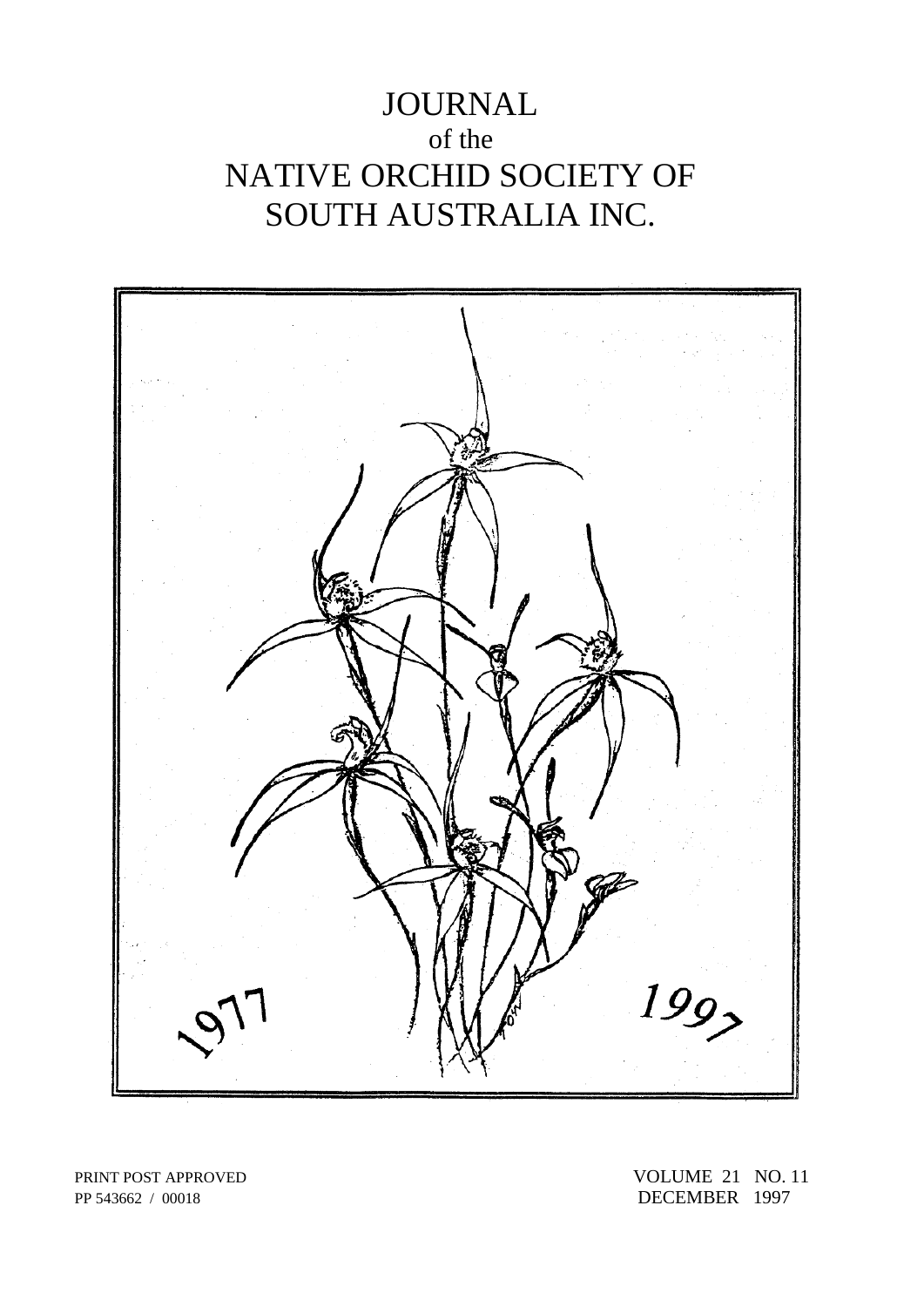# NATIVE ORCHID SOCIETY OF SOUTH AUSTRALIA INC.

## PO Box 565, UNLEY SA 5061

The Native Orchid Society of South Australia promotes the conservation of native orchids through cultivation of native orchids, through preservation of naturally-occurring orchid plants and natural habitat.

Except with the documented official representation from the Management Committee of the native orchid society of South Australia, no person is authorised to represent the society on any matter.

All native orchids are protected plants in the wild. Their collection without written Government permit is illegal.

### **PATRON: Mr T.R.N. Lothian**

**PRESIDENT: SECRETARY:**

Mr George Nieuwenhoven Cathy Houston Telephone: 8264 5825 Telephone: 8356 7356

### **VICE-PRESIDENT: TREASURER:**

Mr Roy Hargreaves Mrs Iris Freeman

Mr D. Pettifor Mr D. Wells

38 Portmarnock Street Telephone: 8251 2443 Mr G Carne 8332 7730

#### **COMMITTEE: LIFE MEMBERS:**

Mr J. Peace Mr R. Hargreaves Mr D. Hirst Mr R. T. Robjohns Mrs T. Bridle Mrs L. Nesbitt Mr G Carne

**EDITORS: REGISTRAR OF JUDGES**: Bob Bates & Kerry Jolly Mr L. Nesbitt 8261 1550

Fairview Park 5126 **FIELD TRIP COORDINATOR**

#### **JOURNAL COST: \$1 PER ISSUE**

The Native Orchid Society of South Australia Inc. while taking all care, take no responsibility for the loss, destruction or damage to any plants whether at benchings, shows, exhibits or on the sales table or for any losses attributed to the use of any material published in this Journal or of action taken on advice or views expressed by any member or invited speaker at any meeting or exhibition. Views and Opinions expressed by authors of articles within this Journal do not necessarily reflect the views and opinions of the Management Committee.

**COPYRIGHT**: The NOSSA Management Committee condones the reprint of any article within this Journal, provided acknowledgement is given to the source and author.

ANNUAL SUBSCRIPTION: \$14 FAMILY OR SINGLE. DUE IN MARCH EACH YEAR.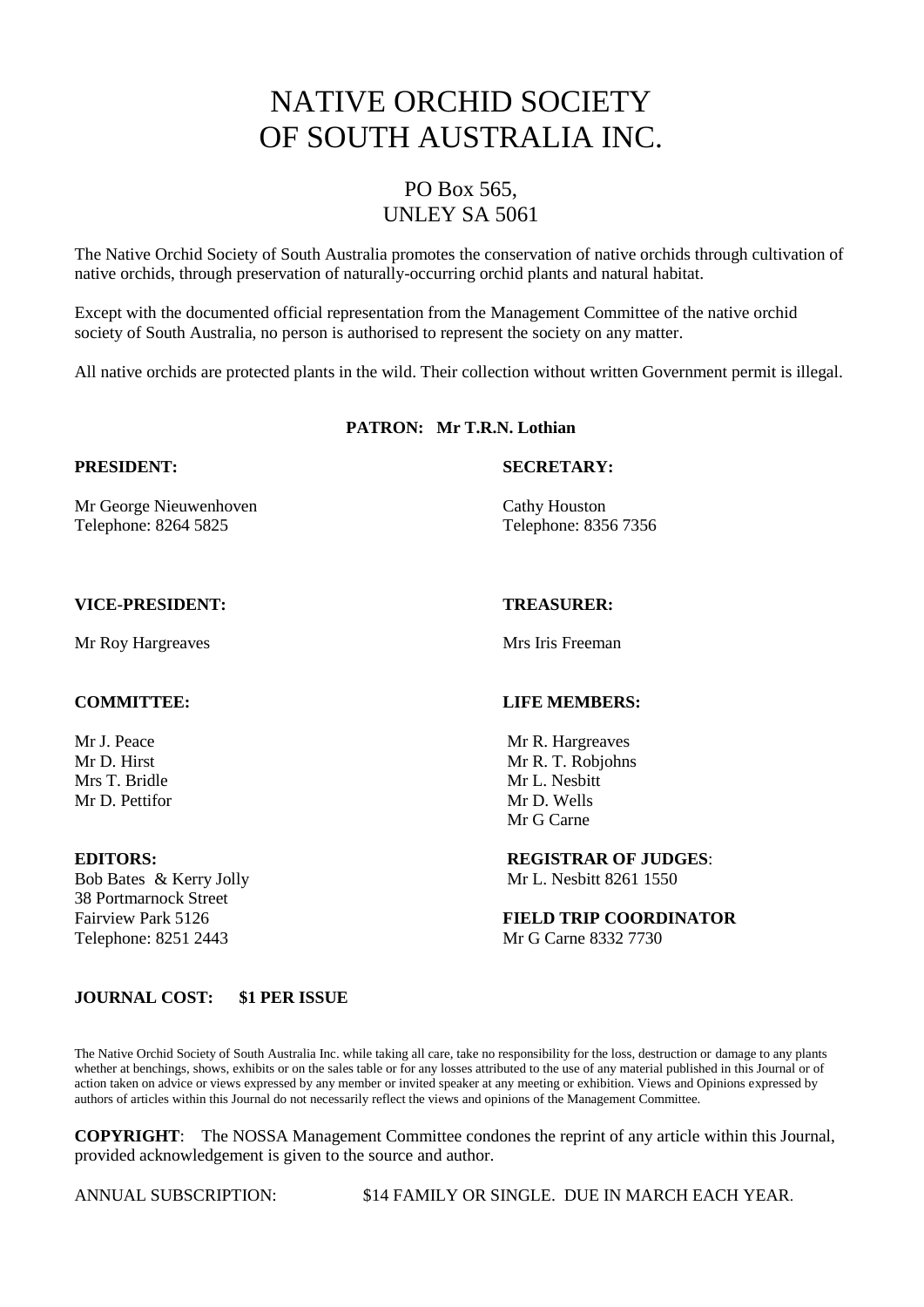# **NATIVE ORCHID SOCIETY**

# **OF SOUTH AUSTRALIA INC**

## **DECEMBER 1997 Vol. 21. No. 11 JOURNAL**

#### FEBRUARY MEETING

Tuesday, February 24<sup>th</sup> at 8.00 pm: St Matthews Hall, Bridge Street, Kensington.

No meetings held in December or January.

THE PRESIDENT AND NOSSA MANAGEMENT COMMITTEE WOULD LIKE TO TAKE THIS OPPORTUNITY TO WISH ALL MEMBERS AND THEIR FAMILIES A VERY HAPPY CHRISTMAS AND AN ENJOYABLE AND PROSPEROUS NEW YEAR.

| PAGE CONTENTS<br><b>AUTHOR</b> |  |
|--------------------------------|--|
|--------------------------------|--|

- 101 Diary Dates
- 102 On The Bench
- 103 Gastrodia Field Trip to Scott Creek report Thelma Bridle
- 105 NOSSA Survey Cape Ganthaume CP 1997 Bob Bates
- 106 Conservation News
- 108 The Genus Dockrillia **Register Shooter** Reg Shooter
- 109 Wal Upton Wins Award ANOS Vic
- 110 Field trip to Kuitpo Forest Cathy Houston

## DIARY DATES

Jan 24 *Dipodium roseum* Excursion. Aldgate Valley Feb 5 *Spiranthes* Excursion Nangkita March 5 *Genoplesium rufum* Excursion Jupiter Creek April 19 *Genoplesium lineare* Excursion Halbury

Next Field Trip *Dipodium roseum* special- Saturday January 24. Meet at the Church of Christ Aldgate Valley Road at 9am to visit Nurrutti reserve.

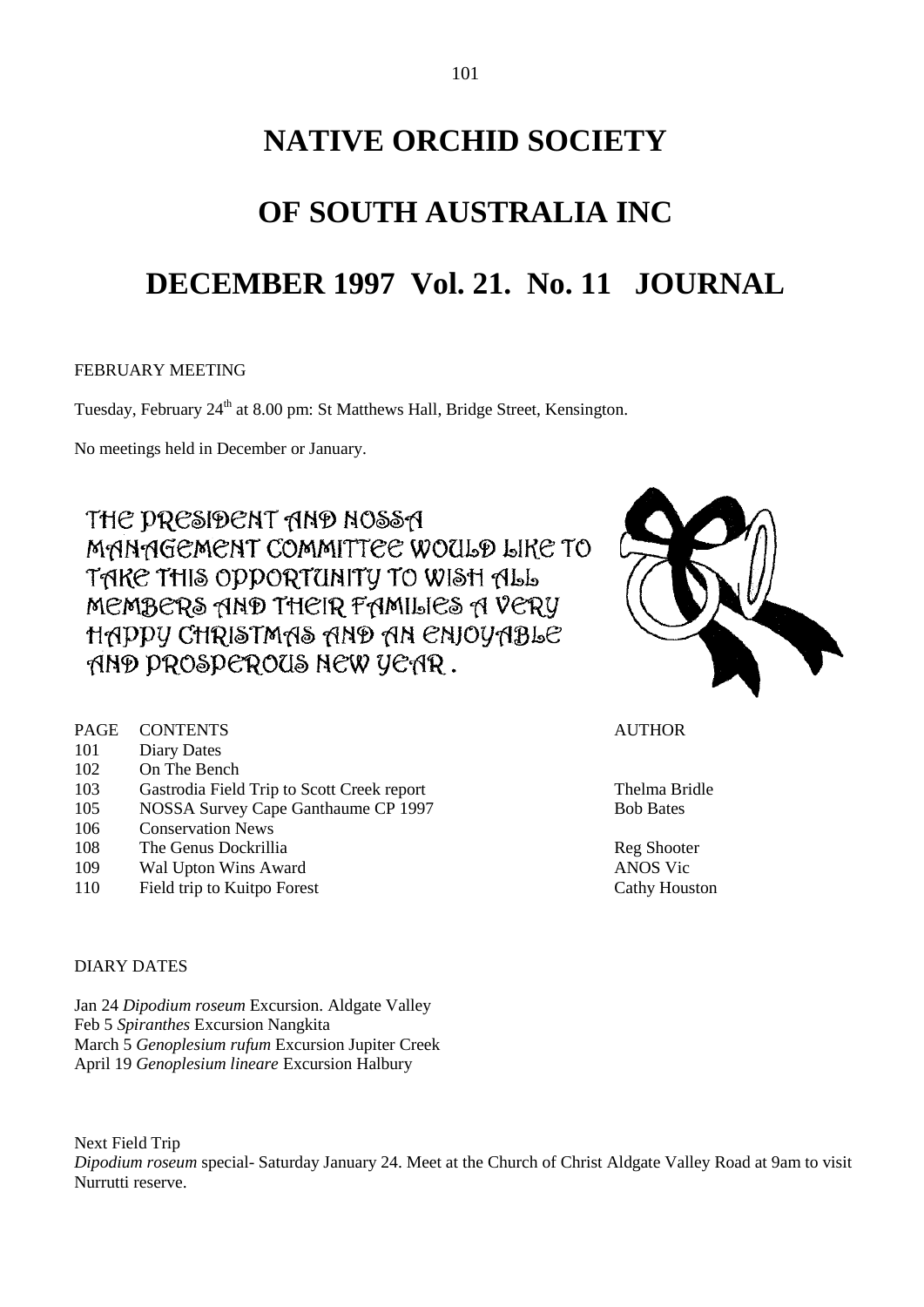Next committee meeting:

At the home of George and Nancy Nieuwenhoven 15 Robin Terrace Hope Valley, on Wednesday February the 4th at  $7.30$ .

#### ON THE BENCH November meeting

The commentary was given by our President George Nieuwenhoven.

#### TERRESTRIALS

*Chiloglottis* aff. *platyptera, Diuris brevifolia, D. drummondii, D pauciflora, Diuris* Dragonfly, *Phaius tancarvilliae, Pterostylis biseta, P. biseta x P. woolsii, P. rufa*.

#### EPIPHYTES

*Dendrobium pentaptrum, D. lichenastrum* var. *lichenastrum, D. lichenastrum* var. *prenticei, Sarcochilus hartmannii, Sarcochilus* Empress.

The *Chiloglottis* shown was certainly long flowering as it was on the bench last month! The *Pterostylis biseta x P*. *woolsii* cross resembled the biseta parent and did not have long sepals.

It was the first time we have seen the New Guinea *Dendrobium pentaptrum* on display.

#### JUDGING

Terrestrial species 1st *Chiloglottis* aff. *sphyrnoides* grown by George Nieuwenhoven 2nd *Phaius tancarvilliae* grown by Allan Jennings

Terrestrial hybrid 1st *Diuris* Dragonfly grown by George Nieuwenhoven 2nd *Pterostylis* Jumbuck grown by Les Nesbitt

Epiphyte species 1st *Dendrobium lichenastrum* grown by George Nieuwenhoven 2nd *Sarcochilus hartmannii* grown by Judy Penney

Epiphyte hybrid 1st *Sarcochilus* Empress grown by George Nieuwenhoven 2nd No award

### NOVEMBER MEETING

This was the Christmas break-up and Auction: over \$300 was raised and this will be donated to the Australian Orchid Foundation. Many thanks to all those people who donated items and those who supported us by bidding. Special thanks to Les Nesbitt, Geoff Edwards, Reg Shooter and others who assisted in the auctioning.

This meeting was followed on Sunday 30<sup>th</sup> by the Christmas barbecue at Hazelwood Park. Over 30 members and families enjoyed the fine food and glorious weather under the gum trees. No popular vote in November.

Wanted: original articles and art for your Journal. Especially wanted are articles on Cultivation. We would also love to hear about the orchids you saw on your interstate and overseas trips.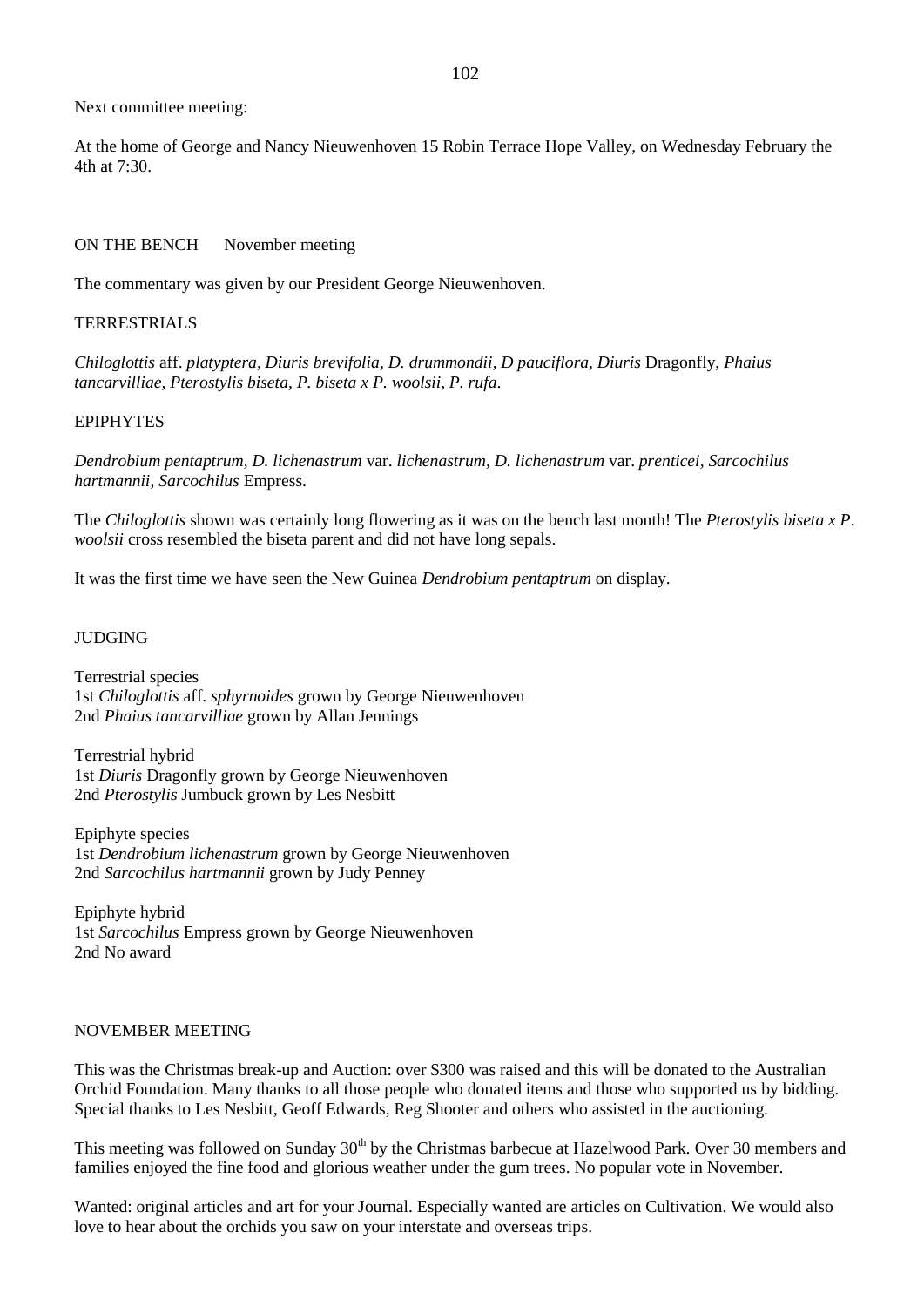#### BUSHFIRES:

There have already this summer been several large fires in Ngarkat and Danggali conservation parks in the East of the state as well as fires in the Heggarton and Coffin Bay conservation parks on Eyre Peninsula. This augers well for excellent orchid displays in those parks in 1998 and several members are planning trips to take advantage of the fires which were caused by lightning.

October meeting Judging results

Terrestrial species: *Chiloglottis trapeziformis* grown by G. Nieuwenhoven 1st *Diuris punctata* grown by G. Nieuwenhoven 2nd

Terrestrial hybrids: *Diuris* Dragonfly grown by G. Nieuwenhoven 1st *Pterostylis* Walpamur grown by W Walloscheck 2nd

Epiphytic species: *Cymbidium canaliculatum* grown by G.&J. Burford 1st *Sarcochilus hartmannii* grown by L. Burgess 2nd

Epiphytic hybrids: *Rhinochilus* Dorothy x Canary x *Sarcochilus hartmanii* grown by R.&G. Shooter 1st *Dendrobium* Sarah Jane grown by N. Oliver 2nd

Plant of the night *Chiloglottis trapeziformis* grown by G. Nieuwenhoven

POPULAR VOTE Terrestrial *Diuris punctata* grown by George Nieuwenhoven Epiphyte *Cymbidium canaliculatum* grown by G.&J. Burford

FIELD TRIP REPORT - *GASTRODIA SESAMOIDES* 16/11/97 by Thelma Bridle

It was a warm sunny morning when 12 NOSSA members met at Carey Gully. Although many of us had not been to this part of the Adelaide Hills before we now feel quite familiar with the area. All roads leading from Carey Gully were tried in abortive attempts to locate the region where *Gastrodia sesamoides* had been observed several years ago on NOSSA field trips.

Eventually it was decided to give up and try Scott Creek Oval instead. To our leader's, and indeed our, relief it was not long before a group of *Gastrodia sesamoides* was located in the damp gully behind the oval. Our attention was distracted from the orchids by strange calls in a nearby eucalypt. This turned out to be a prelude to mating between two yellow-tailed black cockatoos. Why did none of the photographers remember to bring telephoto lenses? When our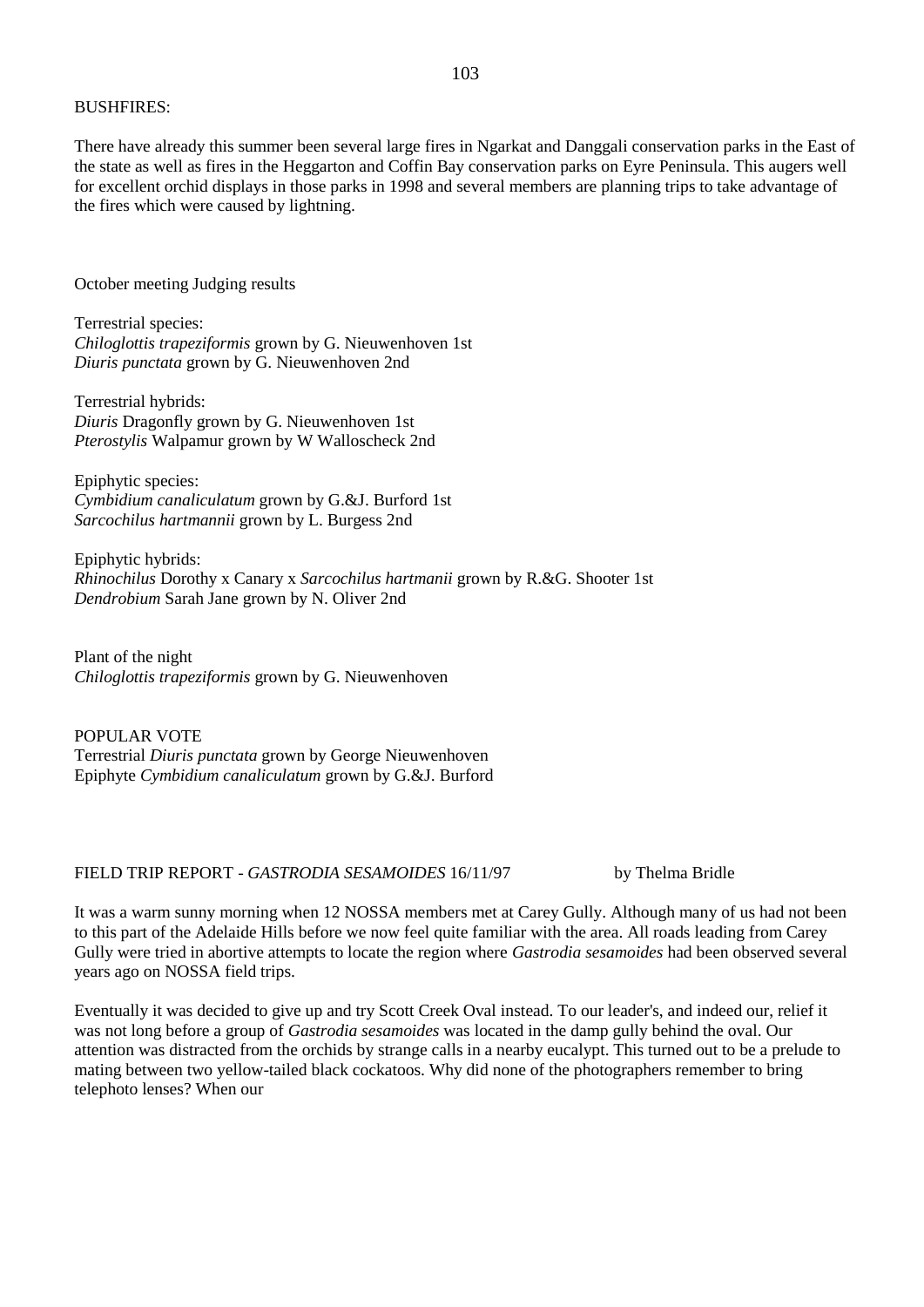attention returned to orchids, we were pleased to be able to find 113 flowering spikes of cinnamon bells, ranging from 1 to 28 flowers and up to 50cm in height.

*Gastrodia sesamoides* is a leafless saprophyte relying on mycorrhizal fungal associations for its nutrients, which it stores as starch in fleshy irregular-shaped underground rhizomes. This accounts for its common name of potato orchid. Aborigines exploit this store of nutrient and eat the tubers. The name cinnamon bells comes from the spicy scent of the flowers, which although not the smell of cinnamon is probably the closest-smelling spice.

*Pterostylis nutans* with flowers over and *Microtis frutetorum* with flowers still tight buds were the only other orchids in the area. The damp gully is an ideal site for blackberries, which were numerous. They appeared to have been slashed and bracken was growing well and protecting the Gastrodias. I hope they are regularly cared for as this orchid is not particularly common in the Adelaide Hills.

After lunch we visited an area of Scott Creek Conservation Park near Mackereth's cottage. This area was also unfamiliar to many of us.

Seven years ago *Thelymitra benthamiana* had been found in this region. We found many *Thelymitra* sp. with flowers



finished, including a number of *Thelymitra grandiflora* with seedpods developing. There were several *Calochilus robertsonii* in seed, a few *Caladenia tentaculata* still flowering and three plants of the green form of *Orthoceras strictum* in bud. The *Thelymitra benthamiana* with 2-5 flowers had recently finished flowering and 9 plants were counted, which was the same number as seen 7 years ago. This species seems to have problems increasing its population size and probably warrants some detailed studies to determine the most suitable conditions for seed germination and subsequent growth, so that populations in the bush could be assisted to increase. We also found quite good numbers of the other South Australian saprophytic orchid - *Dipodium roseum* (hyacinth orchid), all red-stemmed with buds forming ready to flower in late December. There were many other flowers in the bush. The orange *Gompholoblum ecostatum* with its very large pea-like flowers was noticeable amongst the blue *Wahlenbergia* sp. and purple *Dampiera dysantha*. *Hibbertia stricta* and a *Leptospermum* sp. were also in full flower. As we reached the end of walk we were able to watch a group of the only flower-peckers to inhabit Australia - the mistletoe bird, which as its name suggests, feeds exclusively on mistletoe berries, then spreads the indigestible seed by excreting it onto a suitable host tree where it germinates and soon parasitises another tree. The promised afternoon showers then materialised and we completed what had become another excellent NOSSA field trip, despite the unorthodox start.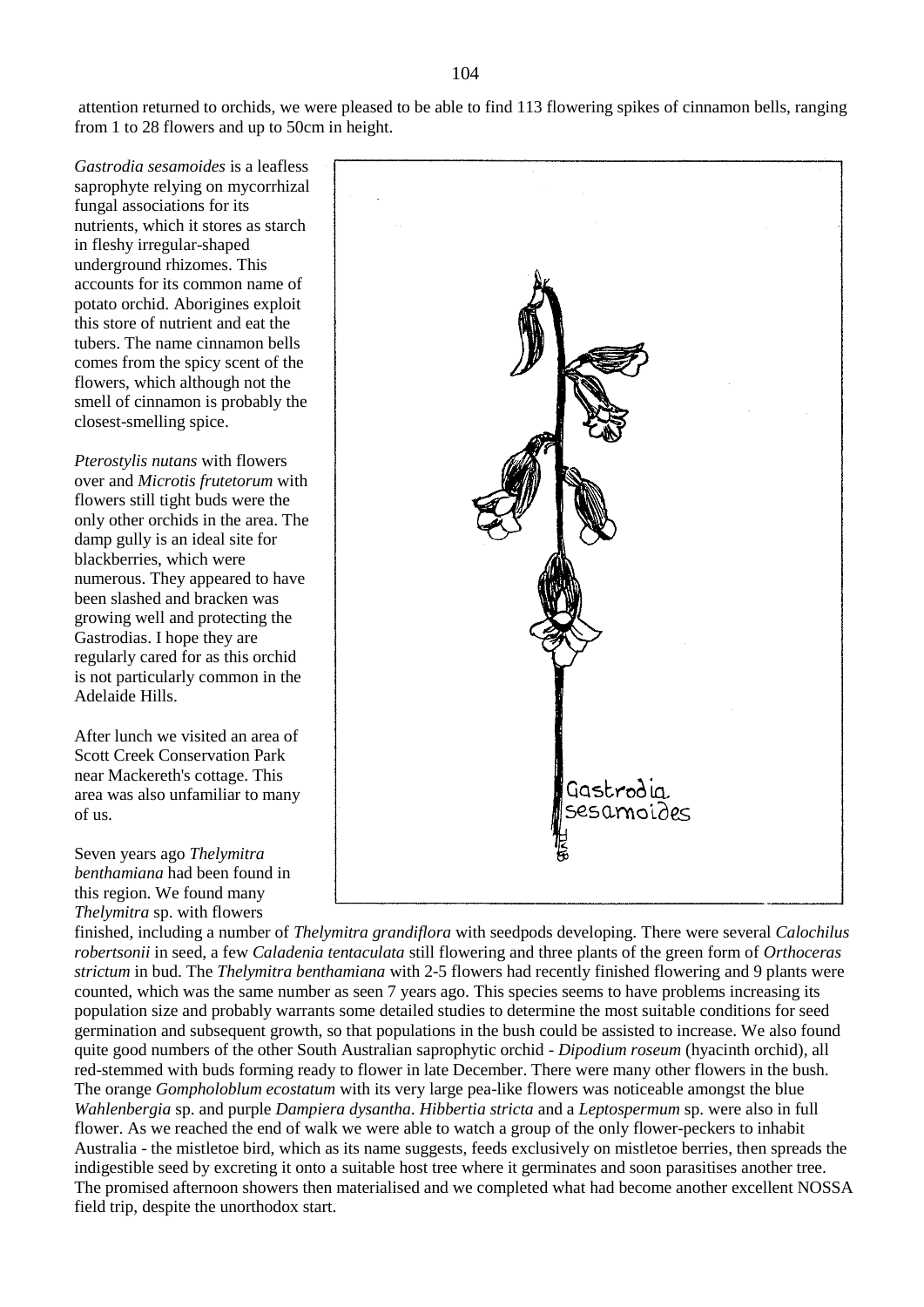### NOSSA SURVEY OF CAPE GANTHAUME CP KANGAROO ISLAND 1997 R. BATES

Cape Ganthaume is a wilderness area of dense mallee and tangled heath on the south coast of the Island. Access is from D'estree Bay in the east, Murray Lagoon in the north or Seal Bay in the west. It is largely trackless which means it can only be traversed after fires open up the dense scrubs. Due to its size of several thousand hectares and its trackless nature we could only survey a fraction of the area in the 3 days (over 100 man-hours) but since most of the habitat is the same we felt that the majority of orchid species present were located and mapped.

Our visit was made in October. It appeared to have been a poor year as most of the ground was still bare of vegetation and very dry. In the travertine limestone it was possible to walk for an hour and only see a handful of orchids but in the tumbled sandhills, in rocky gullies or on the coast orchids were more frequent. Nowhere did the diversity approach what you would find in a similar area on the mainland.

We located several plant species not recorded for Kangaroo Island. The most notable being the threatened grass *Poa drummondiana*, the arid land crucifer *Geococcus pusillus* which has the unusual habit of placing its flowers underground and an undescribed grass *Agrostis* sp. We also determined that there were three *Parietaria* species present which is curious as there are only two native species recorded in South Australia. There were several undescribed orchids present and these included the blood red spider orchid previously included under *Caladenia filamentosa, Pterostylis* aff. *nana* (three different species), and the local *Genoplesium*. Amazingly there were very few fire stimulated orchids seen. Apart from one small group of *Prasophyllum datum* and a patch of *Pyrorchis nigricans* it appeared the fire had actually prevented most species from flowering freely.

We were delighted to see *Caladenia bicalliata* as although the original specimen came from the Island it had never been collected there since: that's 85 years between collections! We also made only the second collection of *Prasophyllum calcicole* from the Island. Along the coast *Caladenia latifolia* were in thousands, both pink and white forms.

On the limestone there were lots of *Caladenia filamentosa* both the variety *tentaculata* and the un-named red flowered form which grew only in the deeper soils. *Caladenia tensa* was widespread and we captured its pollinators which were not the same wasp which pollinates *C. tensa* on the mainland. The K.I. plants are probably a different taxon. In the sandhill country *Caladenia fuscata* was common and included a large flowered form we had never seen before. The most common spider orchid was *Caladenia cardiochila* which was previously thought to be rare on Kangaroo Island. We were disappointed that there were no *Caladenia ovata* in the park. An interesting hybrid seen was *C. cardiochila x C. reticulata*.

Only one species of *Corybas* was seen ie *C. despectans* but we did expect that *C. expansus* would occur in the sandhills.

*Thelymitra* were particularly rare, one or two *T.* aff. *nuda*, a colony of *T. antennifera*, two *T. luteocilium* and a handful of *T*. *pauciflora.* There is certainly not the variety or volume of orchids one can find at the west end of the Island. The only *Diuris* present was *D. corymbosa* which was common enough.

An interesting find was a single flower of *Glossodia major* on the roadside opposite Murrays Lagoon. None of us had seen this species on K.I. before and the single plant indicates there are no breeding populations only occasional adventive specimens from seed blown over from the mainland much the same as happens in New Zealand.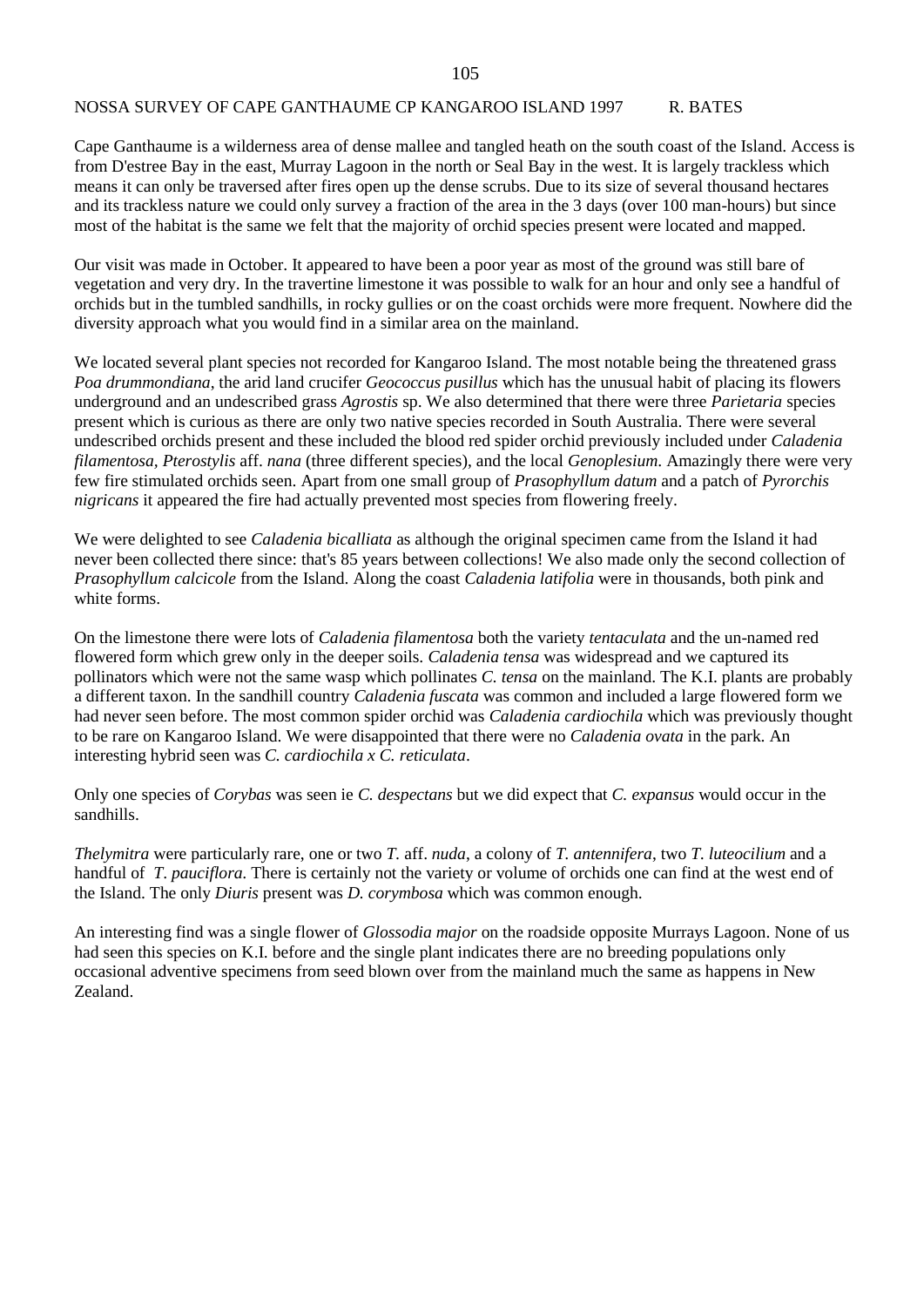## NEW NAMES FOR SOME NEW ZEALAND ORCHIDS

The latest 1997 issue of THE ORCHADIAN has papers by Clements, Jones & Molloy in which *Dendrobium cunninghamii* Lindl. is placed in a new monotypic genus as *Winika cunninghamii.* Also *Caladenia carnea* var. *bartlettii* becomes *Caladenia bartletii; Caladenia* aff. *iridescens* becomes *Caladenia atradenia, Caladenia* 'green column' becomes *Caladenia chlorostyla* and *Caladenia* 'white form' becomes *Caladenia nothofageti.*

It is perhaps curious that we are getting the New Zealand new species named at a faster rate than our own SA species.



#### CONSERVATION NEWS: Mylor Parklands and Conservation Park

At least 5 new conservation parks were declared in South Australia in 1997. Some of these will be discussed in future journals. One of those nearest to Adelaide is the MYLOR CONSERVATION PARK. This attractive area of stringy bark woodland sits on the hill overlooking the quaint village of Mylor in the Adelaide Hills 20 km SE of Adelaide. On the east wooded slopes run down to the River Onkaparinga, to the north is the Cox Creek Reserve and to the south-west Mylor itself, a town circled by parkland much as Adelaide is.

This parkland is now being returned to its natural vegetation cover thanks to the Friends of the Mylor Parklands. It was largely pristine until the 1960's when councils began leasing out such town reserves for grazing. About one quarter was actually ploughed and sown to exotic pasture and due to some shonky deals some sub-divided for housing! At the time over 50 orchid species occurred here including some of the finest duck orchids ever seen in South. Australia and the marvellous little *Corybas unguiculatus* including albino forms. These are all but gone now but if the Friends do a good job, they may re-establish. Some interesting orchids still found at Mylor include brilliant green *Orthoceras*, *Pterostylis fimbriata* and *Prasophyllum constrictum*.

There is an excellent camp-ground in the Park and Bed and Breakfast accommodation available adjacent. Curiously although it is illegal to walk your dog in the Conservation Park itself you may ride your horse through, if you do you are unlikely to see the orchids unless your horse stops to eat them.

106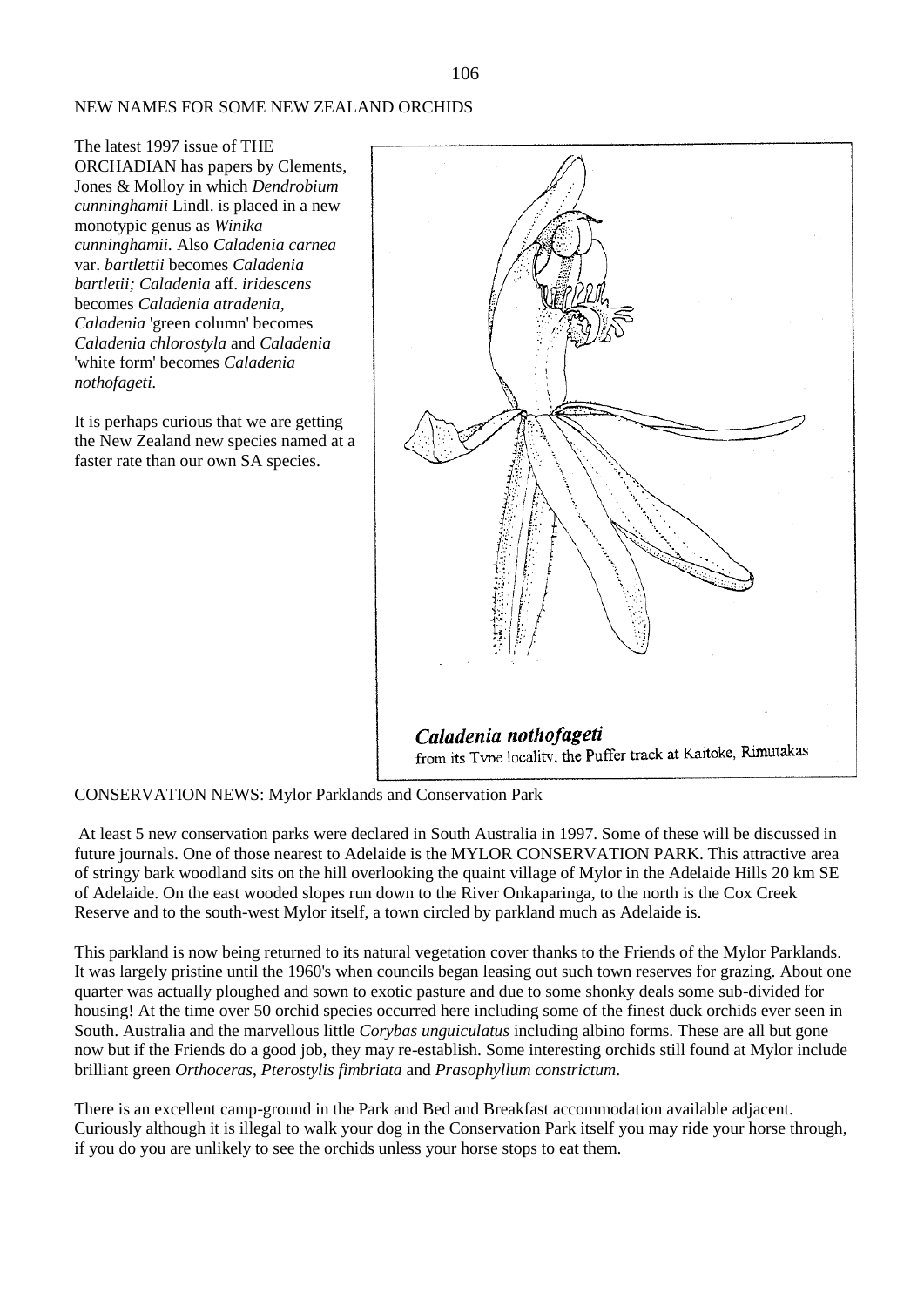#### NEW ORCHID RECORDS & EXTENSIONS TO KNOWN RANGE IN SA IN 1997

Despite the dry conditions which made major orchid surveys unattractive there were several new species located including those mentioned in the last journal. The Conservation group led by Thelma Bridle probably had the most success, they located possible new species of *Caladenia* at Clare and Monarto, the plants at Clare being perhaps an odd variant of the red form of *Caladenia leptochila* illustrated in Orchids of South Australia ( plate 53), in any case this is an extension of distribution for this taxon. The Monarto plants are members of the wonderful *C. filamentosa-denticulata* complex which may never be satisfactorily worked out for SA.

New species mentioned in the Cape Ganthaume survey report include the Kangaroo Island versions of *Pterostylis nana* and *P. longifolia* and the hybrid *Caladenia* with *C. cardiochila* and *C.*? *reticulata*. Then of course there were the newly described *Dipodium pardalinum* from the SE and *Pterostylis bryophila* from Hindmarsh Valley although these have been known for years. Extensions of known range include *Pterostylis falcata* and *P.* x



*ingens* from the Southern Lofty region , *Calochilus paludosus* at Spring Mount, *Microtis atrata* from Kaiser Stuhl (mathematically this is the MU region), and a second location for *Orthoceras* on KI.

Hybrids not previously recorded include *Caladenia arenaria x C. macroclavia* (on York Peninsula), *C. prolata* x *C. carnea* (on Kangaroo Island), *Caladenia arenaria x C. conferta* (found at Mount Monster by Cathy) and *Pterostylis cucullata x P. curta* (photographed at Belair by Roger Biddell).

Unwanted discoveries include the introduced *Serapius lingua* at Morgan Road Ironbank (these have all been removed: pers. comm. Enid Robertson).

It has recently been pointed out to us that almost fifty terrestrial orchid species of Mediterranean origin are now being grown around SA, most of these need highly specific pollinators and are unlikely to become a pest but some like the little South African Granny Bonnets produce numerous tiny tubers and could become as bad as *Monadenia*. (Eds.)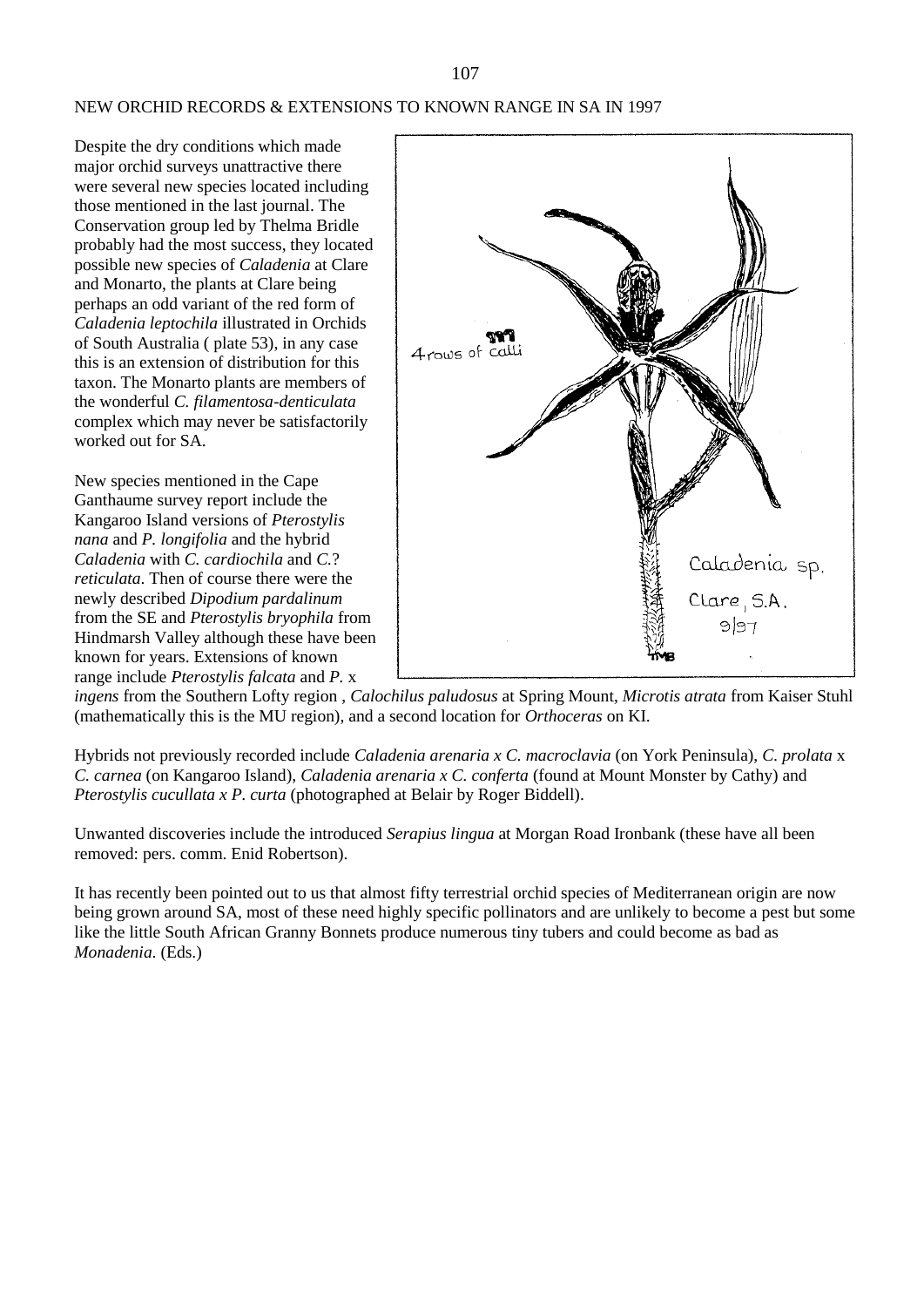#### THE GENUS *DOCKRILLIA*

The genus *Dendrobium* consists of some 1400 species which come in all shapes and sizes. When one looks at the various species, questions arise as to why they are all called dendrobiums. Compare for instance D. linguiforme with its small starrywhite flowers and tree-trunk-hugging, thumbnail shaped leaves with the 1.5 metre tall D. discolor or D. teretifolium with its rat-tail-like leaves or the erect, fat pseudo-bulbous D. speciosum and you can see what I mean!

Over the years several attempts have been made by botanists to split the genus into several genera, none of which have received universal acceptance.

The most recent attempt was by Briegar in 1981 without much success. However one section change which does appear to be finding acceptance in Australia is the section loosely termed terete-leaved dendrobiums. Briegar proposed that this section be named *Dockrillia* in commemoration of Alick William Dockrill a well known and highly respected Australian botanist.

To help members bring their plant labels up to date the complete list of taxa contained in the new genus *Dockrillia* is published below. Please note the different endings on some of the specific epithets to match the requirements of Latin! Not all the species in the genus are Australian, those which are have been asterisked.



\**Dockrillia bowmanii Dockrillia brevicauda \*Dockrillia calamiformis Dockrillia casaurinae Dockrillia caudiculata Dockrillia chordiformis Dockrillia convoluta Dockrillia crispata \*Dockrillia cucumerina Dockrillia delicata Dockrillia desmotrichoides \*Dockrillia dolichophylla \*Dockrillia fairfaxii Dockrillia flagellum \*Dockrillia X foederata Dockrillia fuliginosa \*Dockrillia X grimesii Dockrillia hepatica Dockrillia nothofagetii \*Dockrillia mortii \*Dockrillia pugioniformis \*Dockrillia nugentii*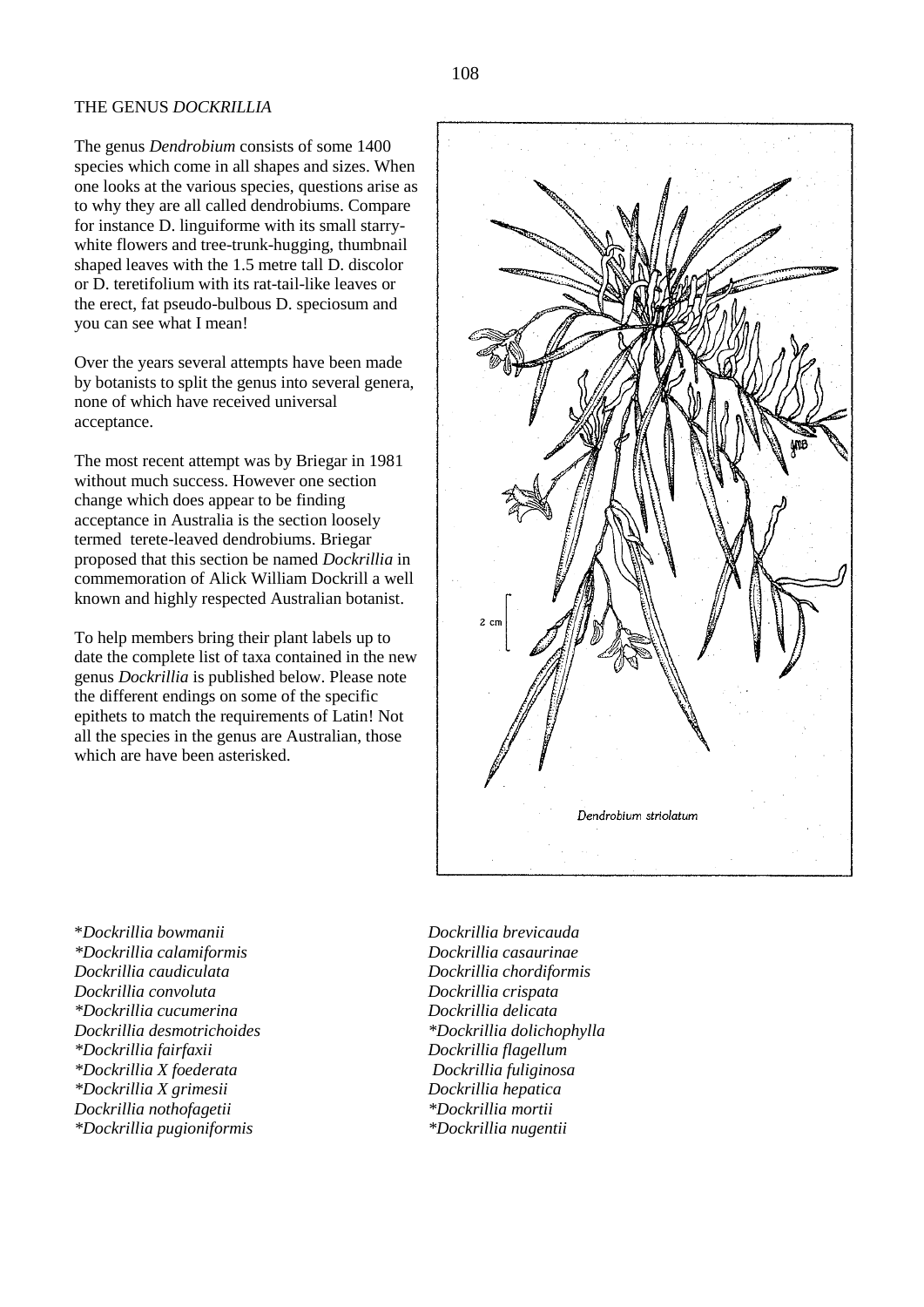How Many Different Orchid Species in South Australia?

This question was asked in NOSSA Journal 19:1 (Feb. 1995) and the answer of 1000+ arrived at, this includes wild as well as cultivated species. It should also be pointed out that as many as one thousand different wild and cultivated hybrids are likely.

In the 1995 article it was estimated that as many as 15 000 species of plant occur in SA. Recent developments indicate this should be 20 000 as according to the Adelaide Botanic Garden computer as many as 10 000 different plant species are being grown in our various Botanic gardens alone and that at least 5000 different Australian natives not naturally occurring in our state have been planted here. A recent article (The Advertiser 28/11/1997) tells of one young man (Dean Nicholls) having 750 species of Eucalyptus in his private arboretum!

Dean Nicolle's new book Eucalypts Of South Australia is available for \$20 at the Nature Conservation Centre and selected bookshops and would make an ideal Christmas present .

Australian Orchid Foundation 1997 Award of Honour to Walter Thomas (Wal) Upton

The Australian Orchid Foundation Award of Honour was created to recognise achievements in the broad field that covers orchids in Australia. This years recipient Wal Upton was born at Dymchurch, Kent on 18/1/1922. His interest in orchids began when as a child he walked the woods admiring the ground orchids; he has particularly fond memories of bee orchids (*Ophrys apifera*).

He joined the RAF in 1940 and rose to the rank of Flight Lieutenant, winning the Distinguished Flying Medal from George VI. Wal completed 46 flights over enemy territory and on his last trip was shot down in flames over France. He landed with his chute on fire and after treatment for burns was sent to Stalag as a prisoner of war. In 1944 he married Jill Speight from Windsor New South Wales and in 1950 they emigrated with their children to Narrabeen. Wal worked as a public relations officer until he and Jill commenced trading as "Double U Orchids" in 1974.

At first Wal hybridised with various orchid genera but lately has specialised in Aussie species especially *Dendrobium* and *Sarcochilus*, selling mostly seedling flasks. Wal has a long history of involvement with various orchid societies including; the Manly Orchid Society serving as a committeeman in 1958, secretary in 1960 and president in 1970. Wal was instrumental in the formation of Manly-Warringah Orchid Society in 1971, and was its first president from 1971 until 1974. He is currently Patron of this society.

With Bill Murdoch, Wal founded the Australasian Native Orchid Society in 1963, became foundation secretary and composed its first constitution. In 1964 he formed the Warringah group, serving in various roles on the committee until 1971 and is also this groups current Patron. Wal was a member of the Publicity Committee and the Editorial Committee of the 9th World Orchid Conference, held in Sydney in 1969. He also grew the Champion Australian Native Orchid at this show. Wal was elected to the management committee in 1973, at various times holding the positions of President and Vice-President and chairing numerous committees such as Workshop, Nomenclature, Program and served as Conservation officer and Show Marshall. Wal was chair of the committee for the Orchid Symposium of the 13<sup>th</sup> International Botanical Congress in 1981 and is a life member and judge of The Orchid Society of New South Wales.

Wal has received many awards, among them, the Australian Orchid Council's Award of Honour in 1989 and Orchid S.P.E.C.I.E.S. New South Wales Meritorious Service Award in 1990. Walter Thomas Upton is the author of : Growing Orchids published in 1969 by Rigby Ltd , *Dendrobium* Orchids of Australia, published in 1989 by Houghton Mifflin and *Sarcochilus* Orchids of Australia published by Double U Orchids in 1992. He has prepared and presented numerous papers and contributed to many orchid publications including the *Dendrobium* section of What Orchid is That? edited by Alec Pridgeon. Wal has spoken to Orchid Societies and Conferences in Great Britain, South Africa, New Zealand and U.S.A., and has recently returned from another lecture tour in the U.S.A. and Canada which consisted of 13 talks over a period of seven weeks. Well done Walter Upton!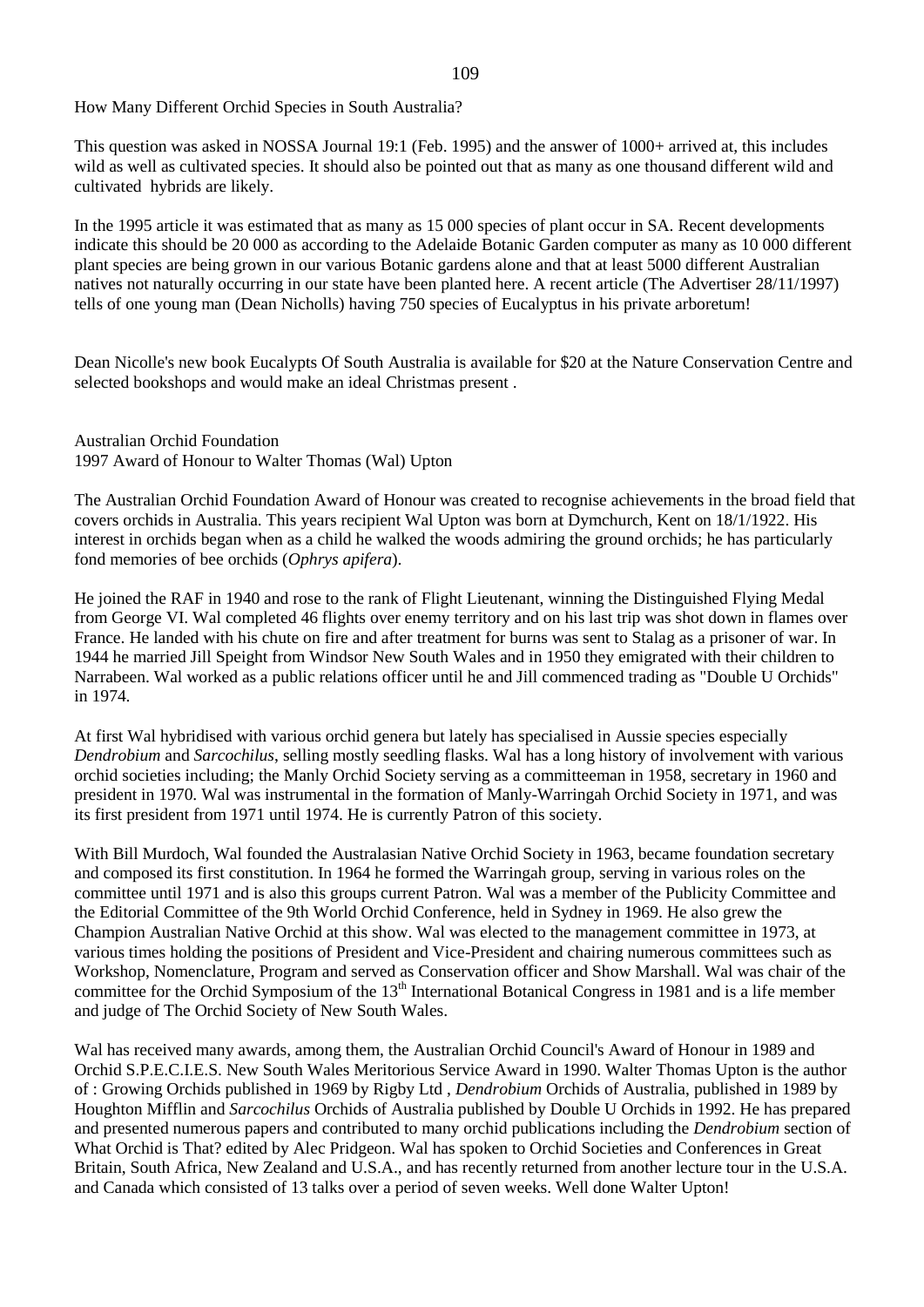## FIELD TRIP TO KUITPO FOREST, 23<sup>RD</sup> November, 97

On a clear fresh morning, following the scorching heat of Saturday, 16 members met at the Kangarilla shops. [Therein lies a story in itself. At the previous Sunday field trip we had decided to have a trip to Kuitpo on the 23<sup>rd</sup>. Imagine our surprise upon receiving our Journals on Tuesday, to find the trip advertised in there (bearing in mind the Journal was already printed when we made our decision!) There is something to be said for the psychic powers of our Editor.] We made our way to Kuitpo to see the Ducks (*Caleana major*). Shock horror - the verges of the fire tracks had been slashed low and hard within the last three days! We searched the chewed mess of vegetation to see if there had been any *Orthoceras strictum*, but it was in vain. It was a similar story for the Ducks. On a more positive note, however, it obliged us to relinquish our "comfort zone" and go to try and locate some *Caleana major* in the scrub. About twenty flowering plants were found and a few still in bud. By far the majority of them were single flowered specimens. There were also a lot of leaves, many of which were small enough to be seedlings. Whilst at this site we were joined by two more members who had been diligently removing *Monadenia bracteata* from a nearby area.

Two plants of *Paracaleana minor* were found intact amidst the slashed verges. The photographers were delighted until someone became tangled in a *Cassytha* sp. and triggered the labellum. (Three weeks prior to this five plants had been found in bud.) After lunch we set off along another track. Being such a considerable number we inevitably became two groups, the "avant-garde" and the stragglers. While the avant-garde circumnavigated the area, the stragglers got bogged down in a swampy area and an adjacent area of pine forest. It was here, we were to learn later, that "time flies". Here we found *Diuris brevifolia* in flower. Two slightly differing colour forms were seen - those with strong brown spots on the dorsal sepal and others with extremely pale spots (and in a couple of cases, no spots). They were locally common in the swampy area. Flowering in the pines were *Caladenia tentaculata, Thelymitra pauciflora, Microtis frutetorum, Pterostylis nutans* and *Pterostylis pedunculata*. The latter were interesting in that they exhibited a lot of red on the galea. Also of particular interest here, was one colony of *Leptoceras menziesii* with about forty scapes and recently spent flowers. The day concluded with a number of the party driving on to another area of the forest to check on *Gastrodia sesamoides*. They had virtually finished flowering (only about six scapes with a single flower each remained in flower). There were some pods appearing and it was impressive to see forty-eight scapes in one small area 45cm in circumference, even if there were no flowers.

#### Orchids seen:

(f) flower, (b) bud, (spf) spent flowers, (p) pod, (l) leaf:  $1 =$  site 1, 2= site 2, 3= site 3.

*Acianthus caudatus* (p) 2,3; *Caladenia tentaculata* (f)1,2; *Caleana major* (f,b,l) 1; *Paracaleana minor* (f,b) 1; *Calochilus robertsonii* (p) 1; *Corybas* sp. (p,l) 1,2,3; *Diuris brevifolia* (f)2; *Gastrodia sesamoides* (f,p) 3; *Leptoceras menziesii* (spf) 2; *Microtis frutetorum* (f) 1,2; *M parviflora* (f) 2; *Pterostylis foliata* (p)2; *Pt. longifolia* (spent plants); *Pt. pedunculata* (f) 2; *Pt. nutans* (f,p) 2,3; *Pyrorchis nigricans* (p,l) 1,2; *Thelymitra nuda* (p) 1,2; *Th. pauciflora* (f,p) 1,2.

P.S. Anyone finding a Seiko watch at Kuitpo, please notify the Secretary.